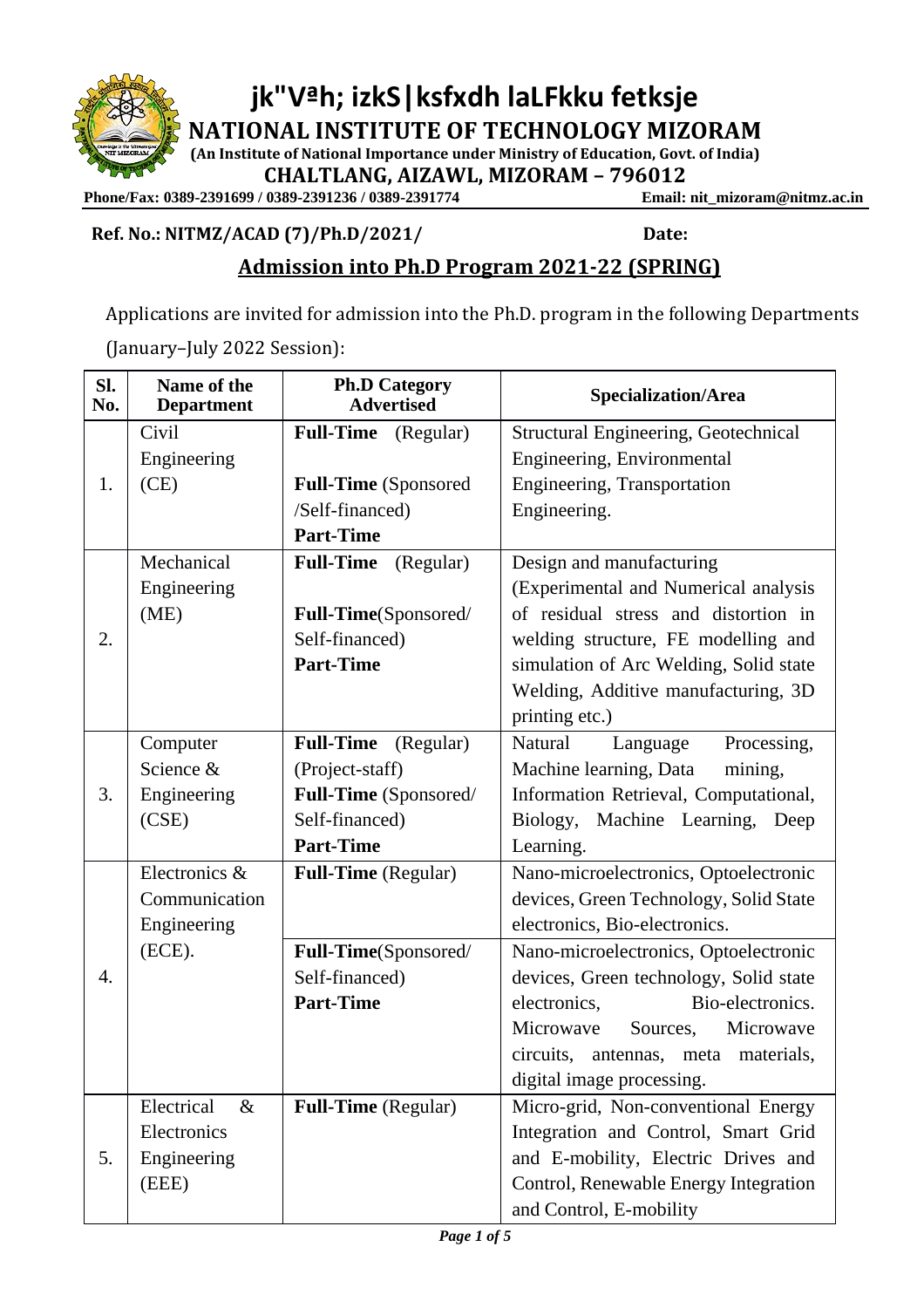| 6.           |             | Full-Time (Sponsored/<br>Self-financed)<br><b>Part-Time</b><br>Basic Science & Humanities & Social Sciences (BS & HSS) | Micro-grid, Non-conventional Energy<br>Integration<br>and Control,<br>Power<br>Electronics & Machine Drives, Power<br>System, High Voltage, Smart Grid and<br>E-mobility, Electric Drives<br>and<br>Control, Renewable Energy Integration<br>and Control, E-mobility |
|--------------|-------------|------------------------------------------------------------------------------------------------------------------------|----------------------------------------------------------------------------------------------------------------------------------------------------------------------------------------------------------------------------------------------------------------------|
| $\mathbf{i}$ | Chemistry   | <b>Full-Time</b> (Regular)                                                                                             | Emulsion, Polymer                                                                                                                                                                                                                                                    |
|              |             | (Institute<br>fellowship/CSIR-<br>JRF/NET/GATE)                                                                        |                                                                                                                                                                                                                                                                      |
|              |             | Full-Time(Self-                                                                                                        |                                                                                                                                                                                                                                                                      |
|              |             | financed)                                                                                                              |                                                                                                                                                                                                                                                                      |
|              |             |                                                                                                                        |                                                                                                                                                                                                                                                                      |
| ii)          | Mathematics | <b>Full-Time</b> (Regular)                                                                                             | Fluid Dynamics, Vector Optimization,                                                                                                                                                                                                                                 |
|              |             | (Institute                                                                                                             | Fuzzy<br>optimization,<br>stochastic                                                                                                                                                                                                                                 |
|              |             | fellowship/CSIR/JRF)                                                                                                   | optimization,<br>non-smoothed                                                                                                                                                                                                                                        |
|              |             |                                                                                                                        | optimization, fractional<br>differential                                                                                                                                                                                                                             |
|              |             |                                                                                                                        | equations. Mathematical programming,                                                                                                                                                                                                                                 |
|              |             |                                                                                                                        | Non<br>and<br>smooth<br>non-convex                                                                                                                                                                                                                                   |
|              |             |                                                                                                                        | optimization problems,<br>Uncertain                                                                                                                                                                                                                                  |
|              |             |                                                                                                                        | <b>Optimization Problems.</b>                                                                                                                                                                                                                                        |
|              |             | Full-Time (Sponsored/                                                                                                  | Fluid Dynamics, Vector Optimization,                                                                                                                                                                                                                                 |
|              |             | Self-financed)                                                                                                         | Fuzzy<br>stochastic<br>optimization,                                                                                                                                                                                                                                 |
|              |             | <b>Part-Time</b>                                                                                                       | optimization, non-smoothed<br>optimization,<br>fractional<br>differential                                                                                                                                                                                            |
|              |             |                                                                                                                        | equations. Mathematical programming,                                                                                                                                                                                                                                 |
|              |             |                                                                                                                        | Non<br>and<br>smooth<br>non-convex                                                                                                                                                                                                                                   |
|              |             |                                                                                                                        | optimization<br>problems,<br>Uncertain                                                                                                                                                                                                                               |
|              |             |                                                                                                                        | <b>Optimization Problems.</b>                                                                                                                                                                                                                                        |
| iii)         | Physics     | <b>Full-Time</b> (Regular)                                                                                             | <b>Material Science</b>                                                                                                                                                                                                                                              |
|              |             | (Institute fellowship)                                                                                                 |                                                                                                                                                                                                                                                                      |
|              |             |                                                                                                                        |                                                                                                                                                                                                                                                                      |
| iv)          | Economics   | <b>Full-Time</b> (Regular)                                                                                             | Development<br>Economics,<br>Political                                                                                                                                                                                                                               |
|              |             | (Institute fellowship)                                                                                                 | Economy, Conflict and Peace Studies                                                                                                                                                                                                                                  |
|              |             |                                                                                                                        |                                                                                                                                                                                                                                                                      |
|              |             |                                                                                                                        |                                                                                                                                                                                                                                                                      |
| V)           | English     | Full-Time (Regular)                                                                                                    | Post-colonial<br>Northeast<br>Literature,<br>African                                                                                                                                                                                                                 |
|              |             | (Institute fellowship/JRF)                                                                                             | Literature, ELT, Feminism,<br>Literature, Dalit Literature.                                                                                                                                                                                                          |
|              |             |                                                                                                                        |                                                                                                                                                                                                                                                                      |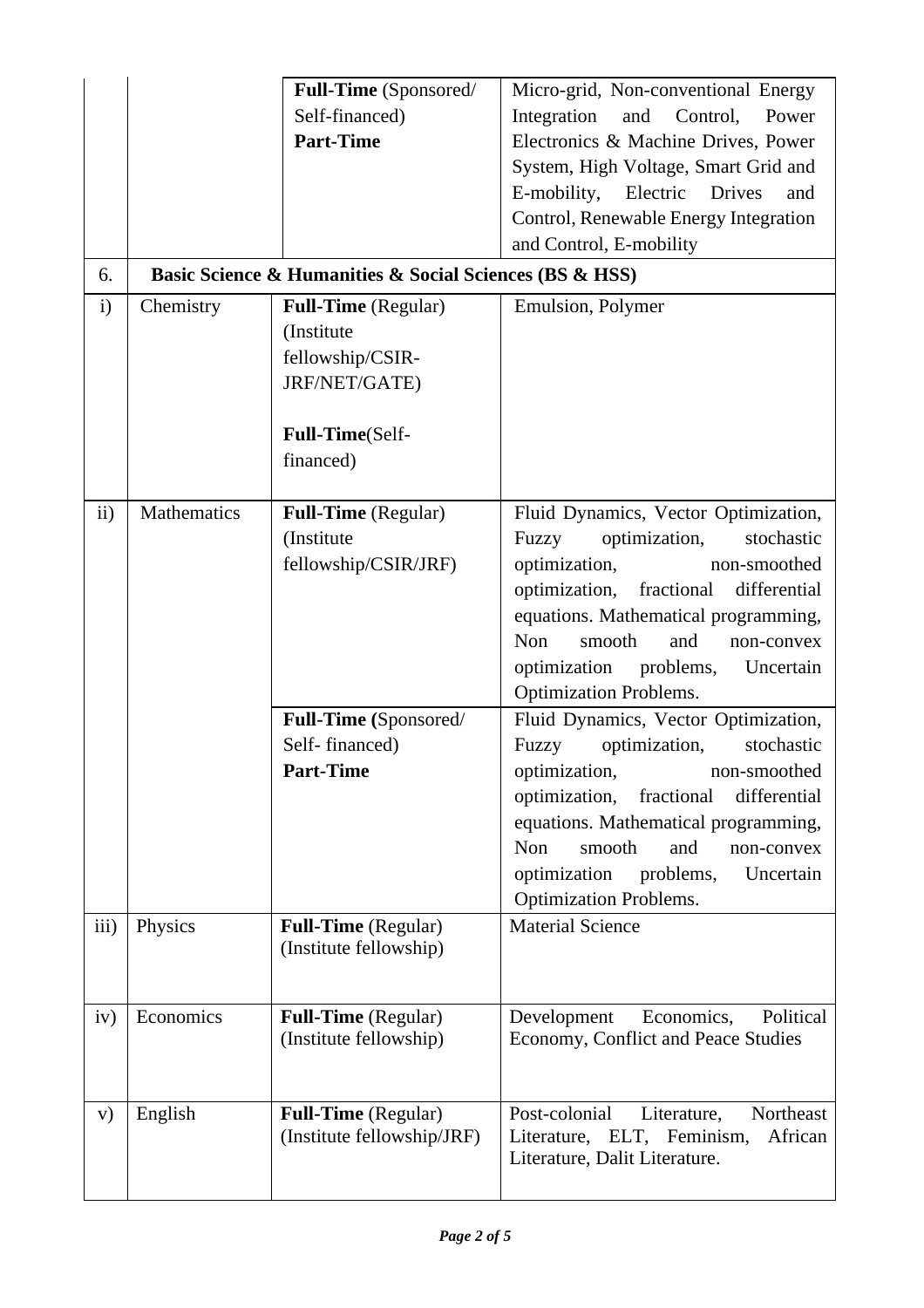### **EligibilityCriteria:**

# *Ph.D in Engineering:*

Masters Degree in the area of Engineering/Technology from a Recognized University/ Institute with a minimum CGPA of 6.5 in 10 point scale or 60% of marks in the qualifying examinations. GATE score is compulsory for Full-Time Regular candidates.

#### OR

Bachelor's Degree in Engineering/ Technology in a relevant area with a minimum CGPA of 7.5 or 70% of marks and with a valid GATE score.

## *Ph.D. in Science (Physics/Chemistry/Mathematics):*

Master's degree in the area of Physics/Chemistry/Mathematics from a recognized University/ Institute with a minimum CGPA of 6.5 in 10point scale or 60% of marks in the qualifying examinations and qualify the NET/GATE. NET/GATE shall not be compulsory for Sponsored, Self-Financed, Project-Staff, and Part-Time categories. No Institute scholarship to be awarded for these types of students.

## *Ph.D. in HSS (Economics/English):*

Master's degree in Economics/English from a recognized University/ Institute with a minimum CGPA of 6.0 in 10point scale or 55 % marks in the qualifying examinations and qualify the NET.

> \**For SC/ST candidates, there is a relaxation of 0.5 CGPA or 5% of marks. \*Conversion from CGPA to percentage or vice-versa shall not be allowed.*

# **CATEGORIES OF Ph.D. STUDENTS**

The Institute admits Ph.D. students under the following categories. However, admission with respect to this advertisement will be held for the advertised categories only.

### **2.1. Full-time:**

- i. Regular: He/she receives assistantship from the Institute or fellowship from any recognized funding agency depending on GATE/NET(UGC/CSIR)/other qualifications.
- ii. Sponsored: He/She is sponsored by a recognized R&D Organization/Institute/Industry etc. for doing Research, but gets no fellowship from the Institute.
- iii. Self-financed: He/She works full time for the Degree but gets no fellowship from the Institute.
- iv. Project-Staff: He/ She gets fellowship from the Sponsored Project, works full time for the degree, and on completion of the project before the award of the degree, the category will be changed to Self-Financed.

**2.2. Part-time**: He/She in this category works without fellowship from the Institute and should be employed. If Permanent Employee, he/she should provide NOC from the Employer.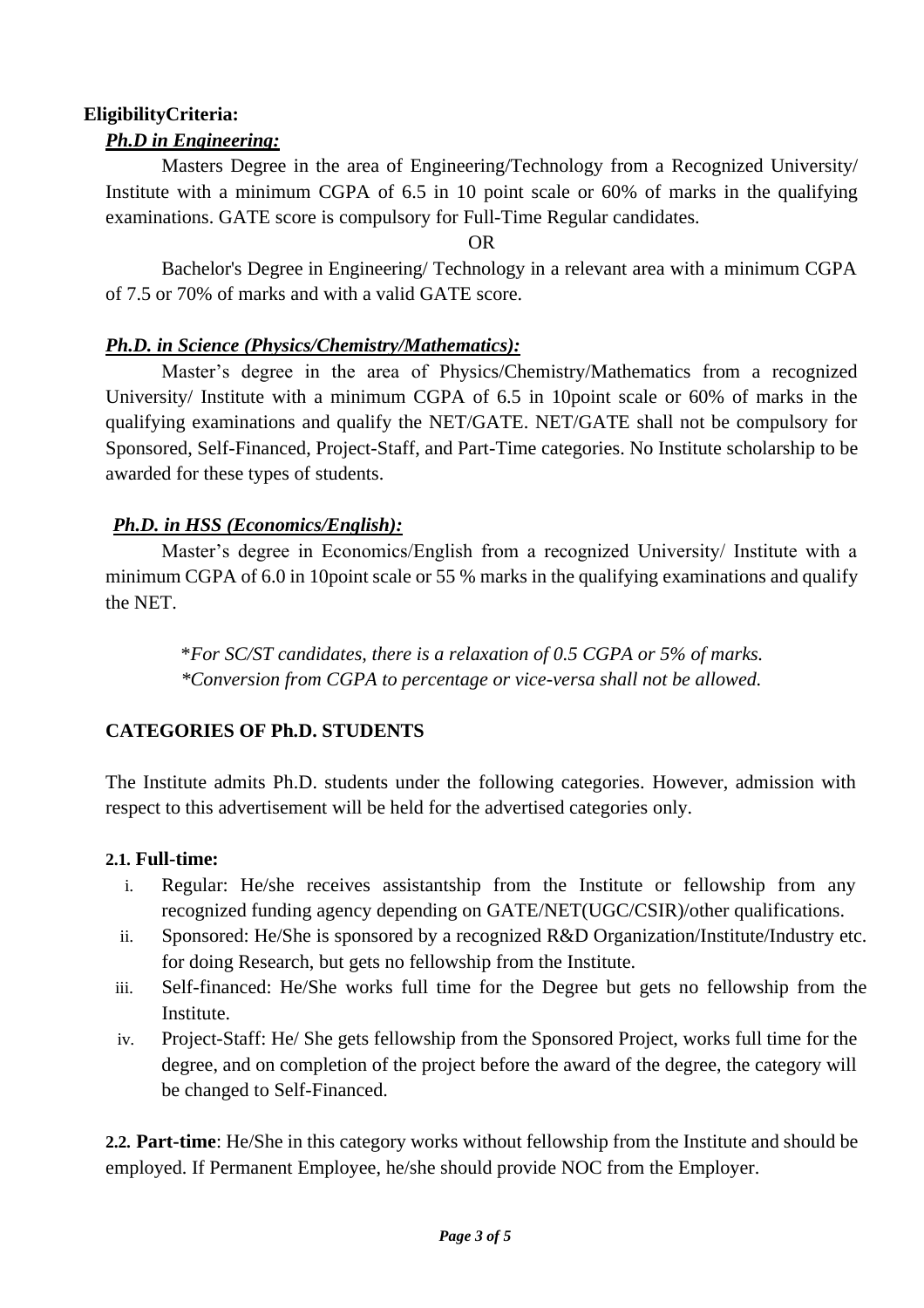# **How to Apply:**

Interested candidate(s) satisfying the eligibility criteria may submit their **online application at**

### **https://nitmzadmission.mastersofterp.in/PHDLogin.aspx**

- $\Box$  Read this Advertisement and the Instructions mentioned herewith, carefully, to fill in the online application form given in the online portal.
- $\Box$  Self-attested copies of necessary supporting documents and receipt of online payment (of Rs. **200**/-for General/OBC **OR** Rs. **100**/- for SC/ST); in favour of "Registrar, NIT Mizoram" payable at SBI, Bawngkawn Branch, Aizawl, Mizoram should be uploaded in the Application Portal. Transaction ID should be clearly mentioned in the Application Form.

## **Name of Account: National Institute of Technology Mizoram SBI Account No. : 33755447886 IFSC: SBIN0007059**

- $\Box$  Women candidates are exempted from the payment of the application fee.
- $\Box$  The required document is to be furnished along with the application by candidates applying under various categories.

## **Form I:** Sponsorship Letter **(for the Sponsored Category).**

**Form II:** No Objection Certificate (NOC) from the Institute **(for Project Staff category).**

**Form III:** No Objection Certificate from the Employer **(for Part-Time Category).**

**Form V:** No Objection Certificate **(for NIT Mizoram Employee – Part-Time Category).**

- $\Box$  Candidates should submit the above Forms (Form I/II/III/V) only in the prescribed format (provided in the Ph.D. Regulations of the Institute). No other format will be accepted.
- $\Box$  Candidates are advised to mention their Contact No. & Email IDs correctly in the application portal.

**Names of the short-listed candidates for attending test/interview shall be made available on the Institute's website or may be intimated by e–mail by the respective Head of the Department.**

- Applicants can apply through the portal upto **31st December 2021 till 5:00 PM**.
- $\Box$  Hard copy of the filled-in application form complete in all respect to be produced at the time of Written-Test / Interview/ or as per the instruction of Institute's Authority. If the candidate(s) fail to produce the original application form and supporting documents at the time of test, or if their claims are found to be incorrect on verification, their candidature shall be cancelled automatically.
- **The session is likely to start from Last Week of January 2022**. List of finally selected candidates shall be published on the Institute's website.
- $\Box$  Candidates are advised to visit the Institute's website regularly. Any modification/changes/additions in the advertisement, if required, will be uploaded only in the Institute's Website.
- $\Box$  The number of candidate(s) to be selected will be decided afterward.